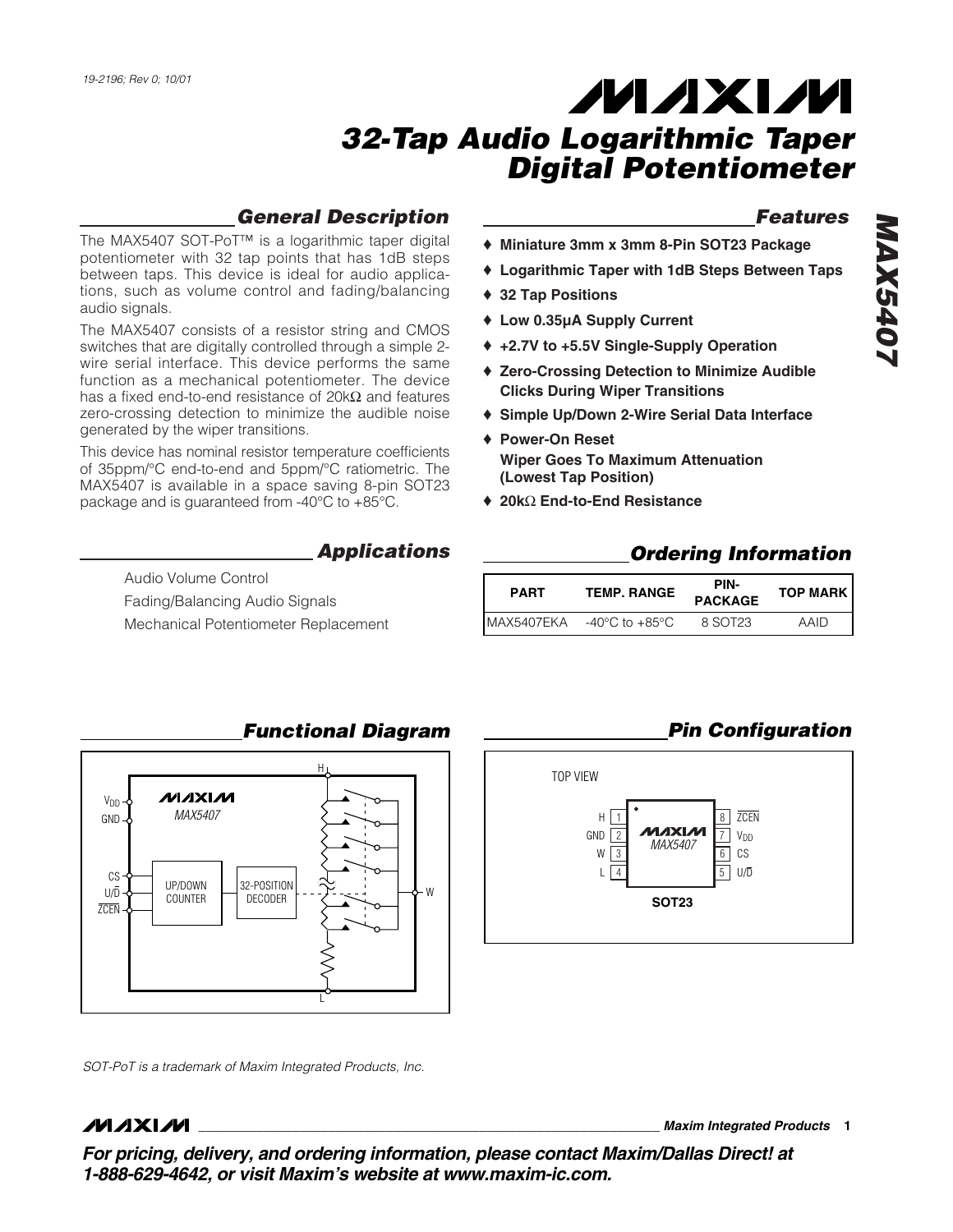# *MAX5407* **MAX5407**

#### **ABSOLUTE MAXIMUM RATINGS**

VDD to GND..............................................................-0.3V to +6V H, W, L, CS,  $\overline{ZCEN}$ , and  $U/\overline{D}$  to  $GND$  ........-0.3V to  $(V_{DD} + 0.3V)$ Input and Output Latchup Immunity...............................±200mA Maximum Continuous Current into H, L, and W ..............±500µA Continuous Power Dissipation ( $T_A = +70^{\circ}C$ ) 8-Pin SOT23-8 (derate 8.9mW/°C above +70°C) ......714mW

| Operating Temperature Range 40°C to +85°C    |  |
|----------------------------------------------|--|
|                                              |  |
| Storage Temperature Range -65°C to +150°C    |  |
| Soldering Temperature (soldering, 10s)+300°C |  |

*Stresses beyond those listed under "Absolute Maximum Ratings" may cause permanent damage to the device. These are stress ratings only, and functional operation of the device at these or any other conditions beyond those indicated in the operational sections of the specifications is not implied. Exposure to absolute maximum rating conditions for extended periods may affect device reliability.*

## **ELECTRICAL CHARACTERISTICS**

(V<sub>DD</sub> = +2.7V to +5.5V, V<sub>H</sub> = V<sub>DD</sub>, V<sub>L</sub> = 0, T<sub>A</sub> = T<sub>MIN</sub> to T<sub>MAX</sub>, unless otherwise noted. Typical values are at V<sub>DD</sub> = +5V and T<sub>A</sub> = +25°C.) (Note 1)

| <b>PARAMETER</b>                                         | <b>SYMBOL</b>         | <b>CONDITIONS</b>                                               | <b>MIN</b> | <b>TYP</b> | <b>MAX</b>     | <b>UNITS</b> |
|----------------------------------------------------------|-----------------------|-----------------------------------------------------------------|------------|------------|----------------|--------------|
| Number of Resistor Taps                                  |                       |                                                                 | 32         |            |                | Taps         |
| End-to-End Resistance                                    |                       |                                                                 | 15         | 20         | 25             | $k\Omega$    |
| Bandwidth (Note 2)                                       |                       | (Notes 3, 4)                                                    |            | 500        |                | kHz          |
| Absolute Tolerance (Note 5)                              |                       | (Note 3)                                                        |            | ±0.25      | ±1             | dB           |
| Tap-to-Tap Tolerance (Note 6)                            |                       | (Note 3)                                                        |            | ±0.05      | ±0.1           | dB           |
| Total Harmonic Distortion + Noise                        | $THD + N$             | $V_{IN} = 1V_{RMS}$ , $f = 1kHz$ ,<br>Tap = $-6dB$ (Notes 3, 4) |            | 0.002      |                | $\%$         |
| Power-Supply Rejection Ratio                             | <b>PSRR</b>           |                                                                 |            | $-80$      |                | dB           |
| End-to-End Resistance<br><b>Temperature Coefficient</b>  | <b>TC<sub>R</sub></b> |                                                                 |            | 35         |                | ppm/°C       |
| Ratiometric Resistance<br><b>Temperature Coefficient</b> |                       |                                                                 |            | 5          |                | ppm/°C       |
| Wiper Resistance                                         | <b>Rw</b>             | $VDD = 2.7V$                                                    |            | 400        | 1700           | $\Omega$     |
| <b>DIGITAL INPUTS</b>                                    |                       |                                                                 |            |            |                |              |
| Input High Voltage                                       | V <sub>IH</sub>       |                                                                 | 2.4        |            |                | V            |
| Input Low Voltage                                        | $V_{IL}$              |                                                                 |            |            | 0.8            | $\vee$       |
| Input Leakage Current                                    |                       |                                                                 |            |            | ±1             | μA           |
| Input Capacitance                                        |                       |                                                                 |            | 5          |                | pF           |
| <b>TIMING CHARACTERISTICS (Figures 1, 2)</b>             |                       |                                                                 |            |            |                |              |
| $U/\overline{D}$ Mode to CS Setup                        | tcu                   |                                                                 | 25         |            |                | ns           |
| CS to U/D Step Setup                                     | tcl                   |                                                                 | 25         |            |                | ns           |
| CS to U/D Step Hold                                      | tic                   |                                                                 | 25         |            |                | ns           |
| U/D Step Low Period                                      | tiL                   |                                                                 | 25         |            |                | ns           |
| U/D Step High Period                                     | t <sub>IH</sub>       |                                                                 | 25         |            |                | ns           |
| Up/Down Toggle Rate                                      | froggle               |                                                                 |            |            | $\overline{7}$ | MHz          |
| Wiper Switching Time                                     | t <sub>IW</sub>       | Zero-crossing detection disabled (Note 4)                       |            | 0.1        |                | $\mu s$      |
| Zero-Crossing Timeout                                    |                       |                                                                 |            | 50         |                | ms           |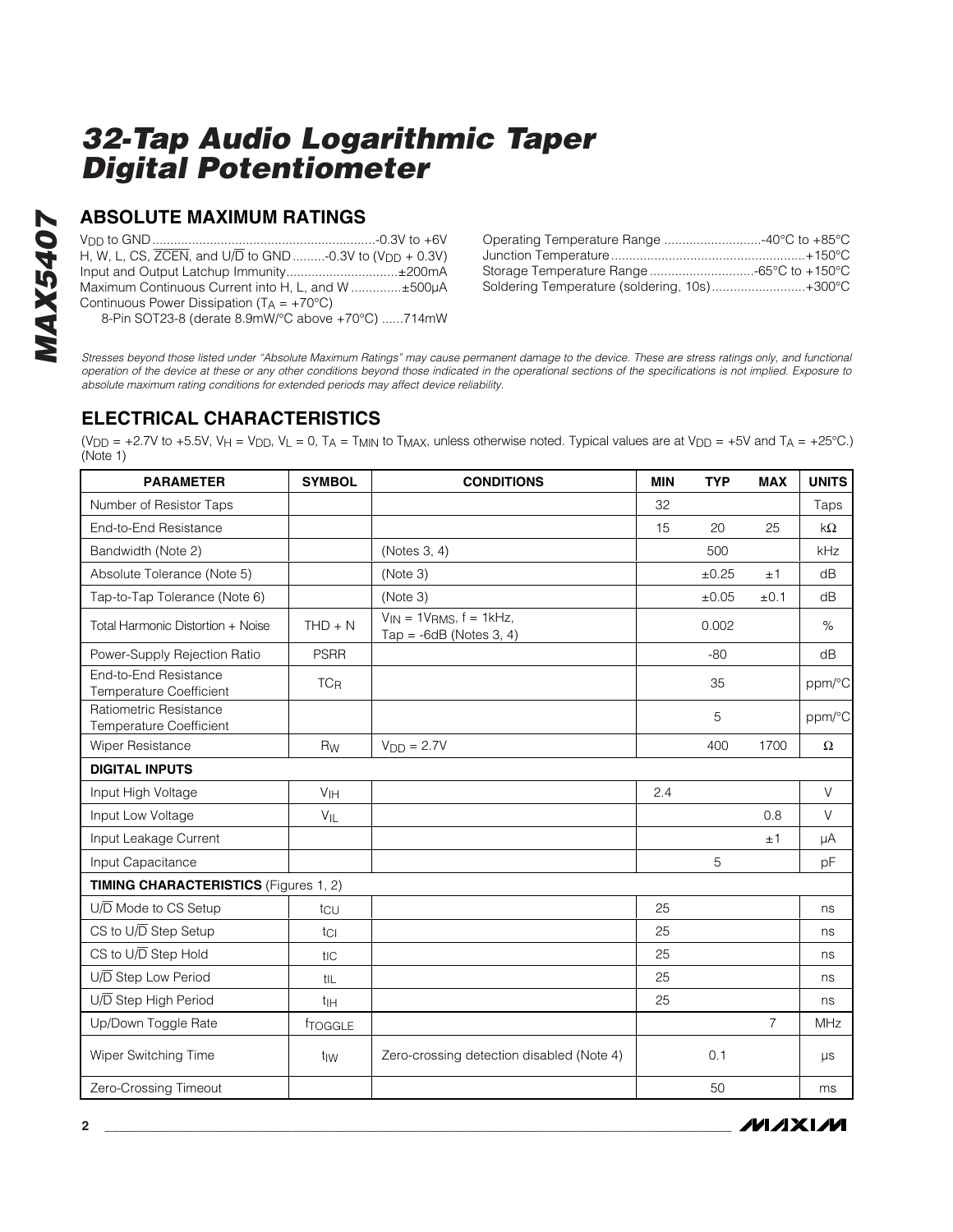## **ELECTRICAL CHARACTERISTICS (continued)**

(V<sub>DD</sub> = +2.7V to +5.5V, V<sub>H</sub> = V<sub>DD</sub>, V<sub>L</sub> = 0, T<sub>A</sub> = T<sub>MIN</sub> to T<sub>MAX</sub>, unless otherwise noted. Typical values are at V<sub>DD</sub> = +5V and T<sub>A</sub> = +25°C.) (Note 1)

| <b>PARAMETER</b>      | <b>SYMBOL</b>                                       | <b>CONDITIONS</b> |                  | MIN | <b>TYP</b> | <b>MAX</b> | <b>UNITS</b> |
|-----------------------|-----------------------------------------------------|-------------------|------------------|-----|------------|------------|--------------|
| <b>POWER SUPPLIES</b> |                                                     |                   |                  |     |            |            |              |
| Supply Voltage        | Vdd                                                 |                   |                  | 2.7 |            | 5.5        | V            |
| Supply Current        | All digital<br>inputs are<br><b>IDD</b><br>set to 0 | Active (Note 7)   |                  | 100 |            |            |              |
|                       |                                                     |                   | Standby (Note 8) |     | 0.35       |            | μA           |

**Note 1:** All devices are 100% production tested at  $T_A = +25^{\circ}C$  and guaranteed by design for  $T_A = T_{MIN}$  to  $T_{MAX}$ .

**Note 2:** Bandwidth is measured from H to W at the -6dB wiper tap position (see *Typical Operating Characteristics*).

**Note 3:** These specifications are only valid for l<sub>W</sub> less than 100nA of continuous wiper current.

**Note 4:** Measured with 20pF load capacitor.

**Note 5:** Absolute tolerance is defined as the variation of the attenuation for any given tap from its expected value.

**Note 6:** Tap-to-tap tolerance is defined as the variation between any two adjacent taps from the typical value of 1dB.

**Note 7:** Supply current when f<sub>TOGGLE</sub> = 2MHz.

**Note 8:** Supply current when wiper position is not changing.



## *Typical Operating Characteristics*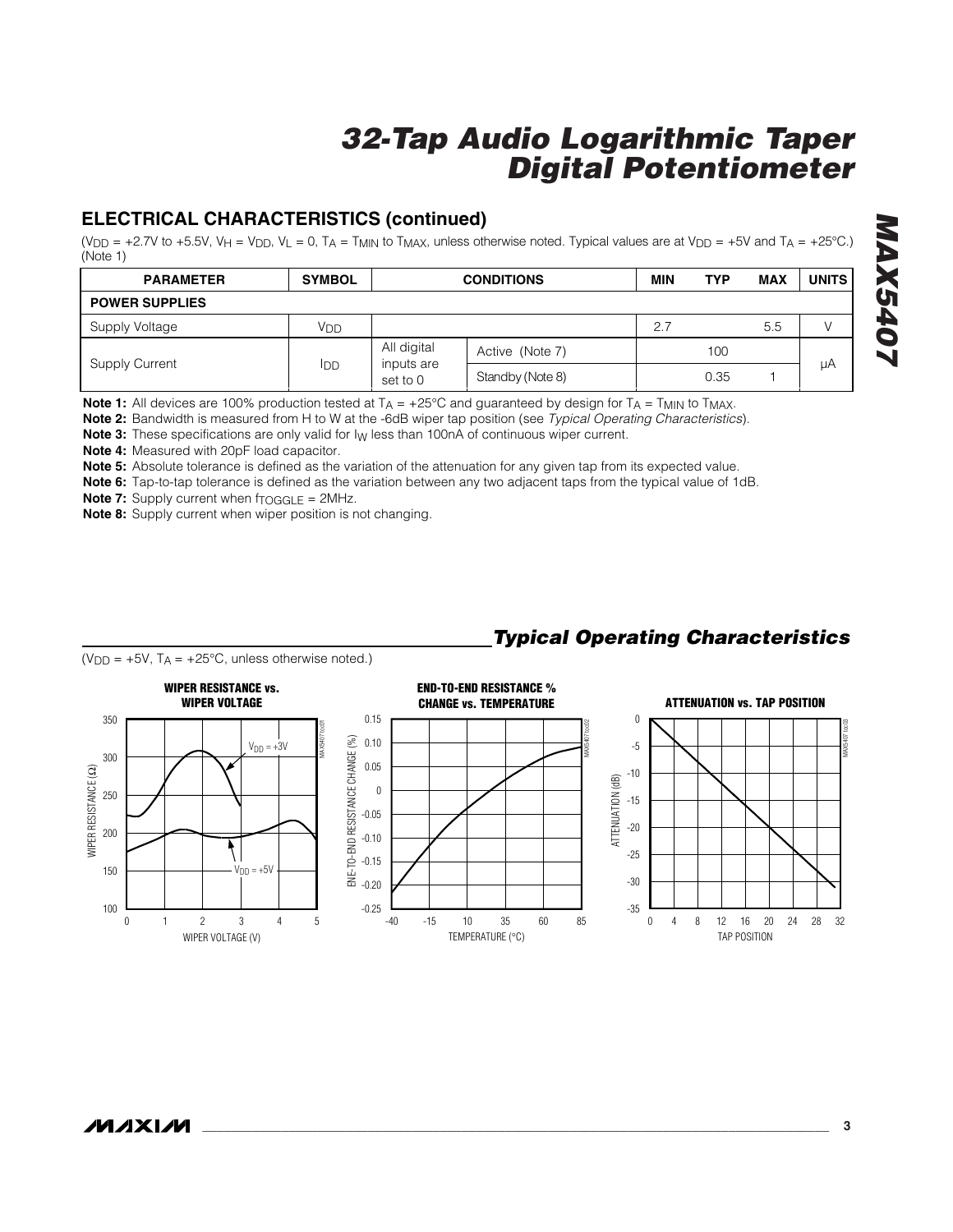# *32-Tap Audio Logarithmic Taper Digital Potentiometer Potentiometer*

FREQUENCY (kHz)



#### *Pin Description*

| <b>PIN</b>     | <b>NAME</b>           | <b>FUNCTION</b>                                                                                                                                     |  |  |  |
|----------------|-----------------------|-----------------------------------------------------------------------------------------------------------------------------------------------------|--|--|--|
|                | H                     | <b>High Terminal of Resistor</b>                                                                                                                    |  |  |  |
| $\overline{c}$ | <b>GND</b>            | Ground                                                                                                                                              |  |  |  |
| 3              | W                     | Wiper Terminal of Resistor                                                                                                                          |  |  |  |
| $\overline{4}$ |                       | Low Terminal of Resistor                                                                                                                            |  |  |  |
| 5              | U/D                   | Up/Down Control Input. With CS high, a low-to-high transition increments or decrements the wiper<br>position, depending on the mode.                |  |  |  |
| 6              | <b>CS</b>             | Chip-Select Input. A low-to-high CS transition determines the mode: increment<br>if $U/\overline{D}$ is high, decrement if $U/\overline{D}$ is low. |  |  |  |
|                | <b>V<sub>DD</sub></b> | Power Supply                                                                                                                                        |  |  |  |
| 8              | <b>ZCEN</b>           | Zero-Crossing Detection Enable Input. Set to low to enable zero-crossing detection.                                                                 |  |  |  |

# *Typical Operating Characteristics (continued)*

*MAXIM* 

*MAX5407*

**MAX5407**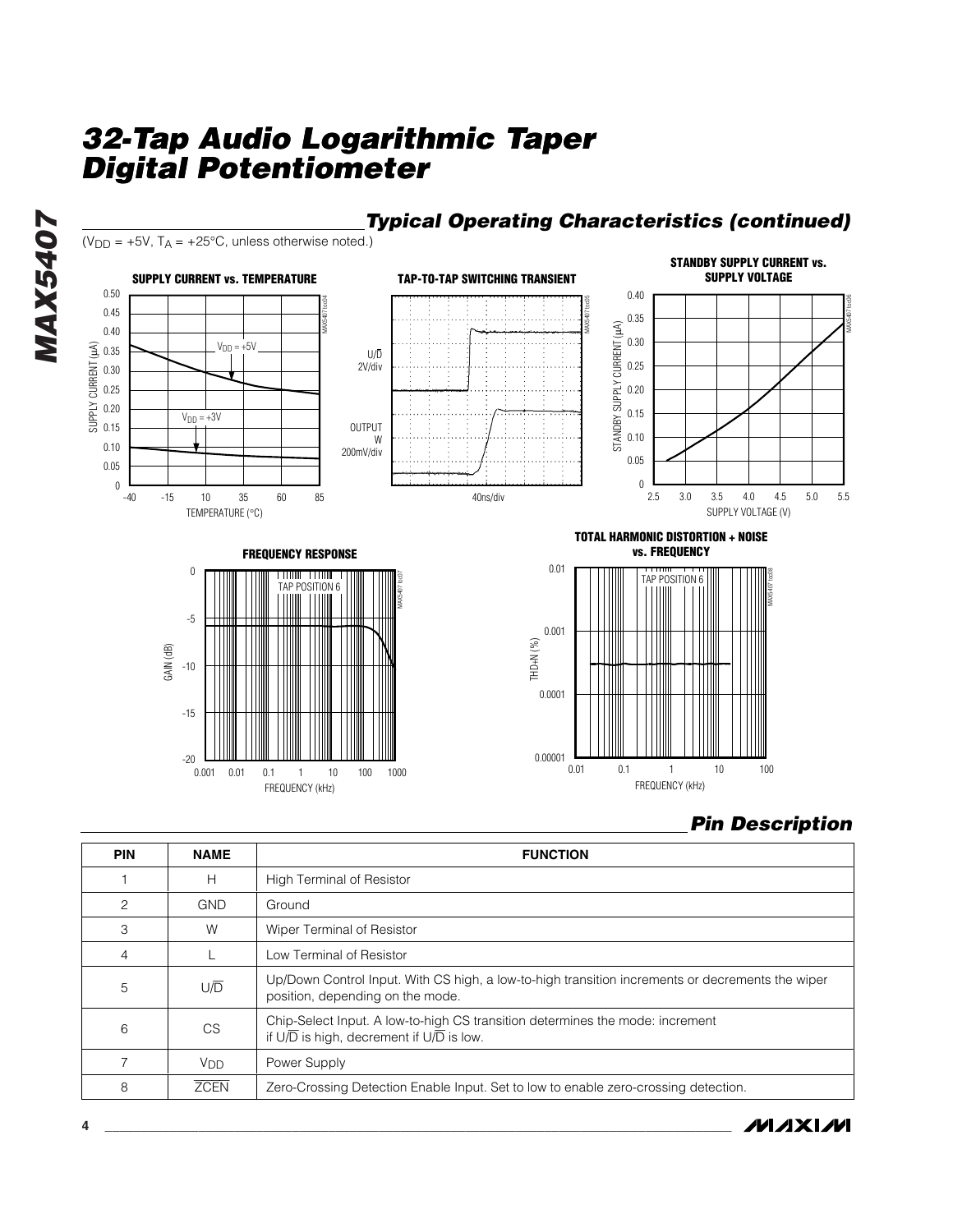

*Figure 1. Serial Interface Timing Diagram, Increment Mode*



*Figure 2. Serial Interface Timing Diagram, Decrement Mode*

## *Detailed Description*

#### *Digital Interface Operation*

The MAX5407 has two modes of operation when the serial interface is active: increment and decrement mode. The serial interface is only active when CS is high.

The CS and  $U/\overline{D}$  inputs control the position of the wiper along the resistor array. When CS transitions from low to high, the part will go into increment mode if  $U/\overline{D}$  is high and into decrement mode if  $U/\overline{D}$  is low. Once the mode is set, the device will remain in that mode until CS goes low again. A low-to-high transition at the  $U/\overline{D}$  pin will increment or decrement the wiper position depending on the mode (Figures 1 and 2).

When the CS input transitions to low (serial interface inactive), the value of the counter is stored and the wiper position is maintained.



*MAX5407*

**NAX5407**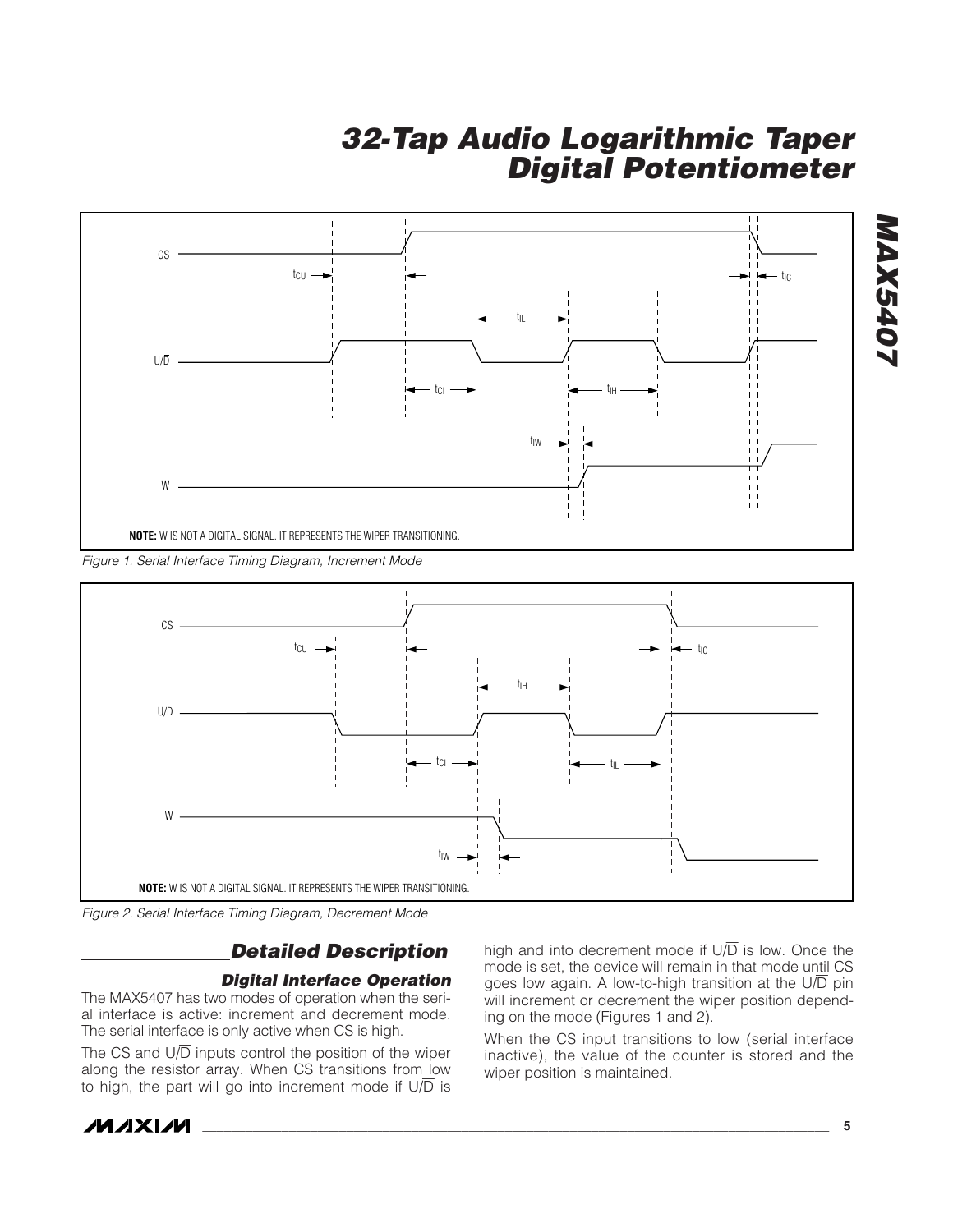*MAX5407* **MAX5407** 

#### *Power-On Reset*

The power-on reset feature sets the wiper to the maximum attenuation (tap position 31, -31dB) at power-up. If CS is initially high, the MAX5407 is in the increment mode by default.

#### *Zero-Crossing Detection*

When the ZCEN input is low, the zero-crossing detect feature is enabled. This feature reduces the audible noise ("clicks and pops") that result from wiper transitions. When zero-crossing detection is enabled, the wiper changes position only when the voltage at L is the same as the voltage at H. If no zero crossing is detected after 50ms, the device will timeout and change the wiper position.

#### *Digital Logic Inputs*

VOUT

The MAX5407 can interface to +3V logic as well as +5V logic, while using a +3V to +5V power supply. In order to minimize the supply current, set all digital inputs low while the part is inactive.

#### $+5V$ H **V<sub>DD</sub>** C<sub>S</sub> V<sub>DD</sub> W U/D млхім ZCEN  $\mathbf{L}$ MAX4336 **V<sub>CM</sub>**

AUDIO INPUT

MAX5407

**MAXIM** 

*Figure 3. Volume Control Circuit*



*Figure 4. Signal Attenuator Circuit*

## *Applications Information*

The MAX5407 is intended for circuits requiring digitally controlled adjustable voltage or adjustable gain, such as applications involving volume control.

#### *Volume Control*

The zero-crossing feature of the MAX5407 makes it ideal for applications involving volume control. Figure 3 shows a typical application circuit, where the MAX5407 is followed by an op amp for output buffering and gain. VCM represents the common voltage around which the audio signal swings.

#### *Signal Attenuator*

Figure 4 shows a typical signal attenuator. Use an op amp to provide buffering and gain to the output of the MAX5407. Connect the MAX5407 to the positive input of a noninverting op amp to select the level of attenuation of the input signal, by digitally controlling the wiper terminal.

#### *Adjustable Gain*

Figure 5 shows how to use the MAX5407 to digitally adjust the gain of a noninverting op amp configuration. The MAX5407 has a low 5ppm/°C ratiometric tempco that allows for a very stable adjustable gain configuration over temperature.

#### *Chip Information*

TRANSISTOR COUNT: 1942



*Figure 5. Adjustable Gain Circuit*